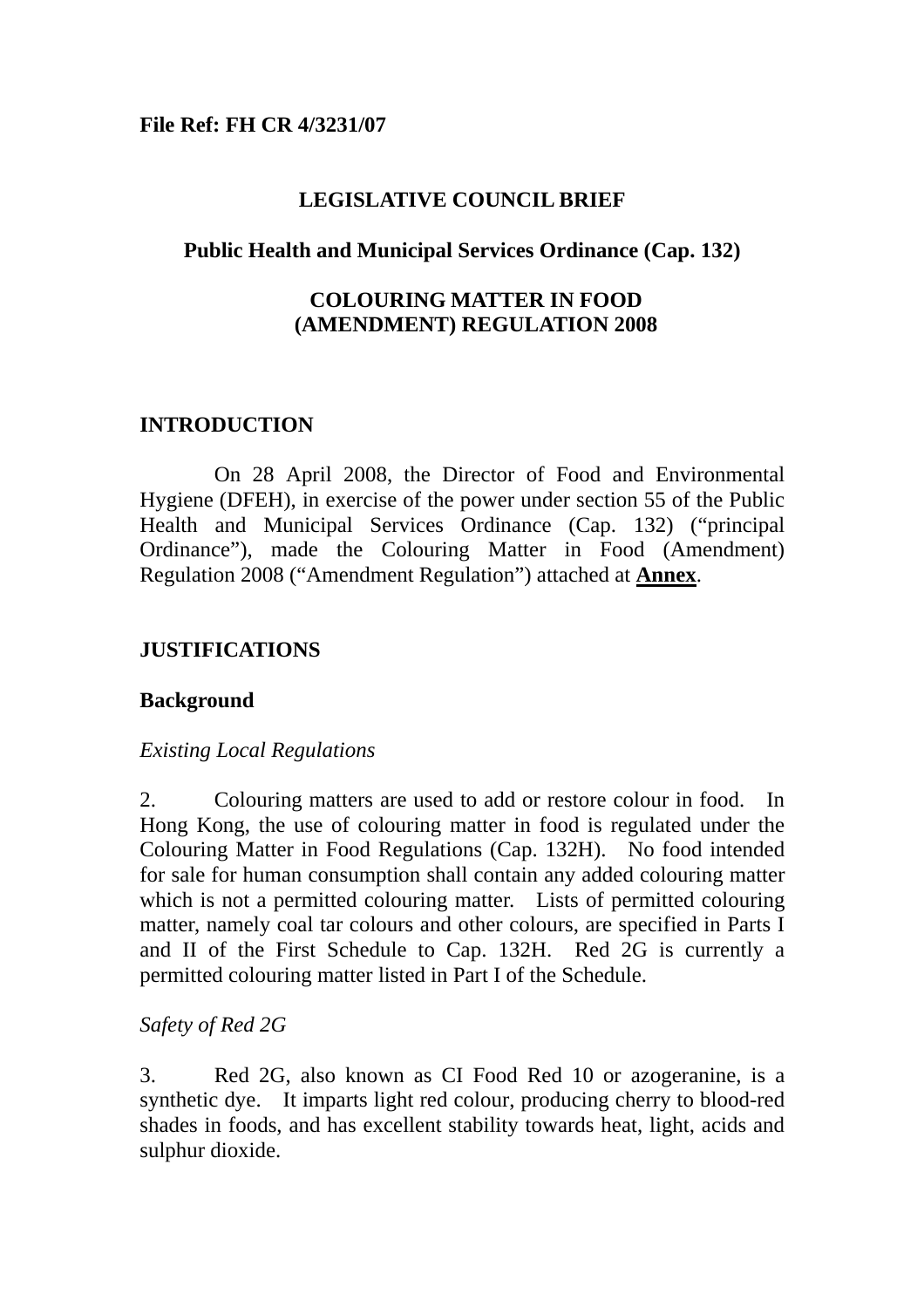4. The Joint Food and Agriculture Organization of the United Nations / World Health Organization Expert Committee on Food Additives (JECFA) has evaluated the safety of Red 2G in 1981. Taking into account that animal studies did not reveal any evidence of carcinogenicity for Red 2G, and the amount of Red 2G reaching body tissues under normal consumption of food containing the dye is very small, JECFA did not consider the use of Red 2G in food a safety concern. JECFA allocated an Acceptable Daily Intake (ADI) of  $0 - 0.1$  mg/kg body weight to Red 2G.

5. Nevertheless, in the past decade, the metabolite of Red 2G, aniline, has raised safety concern. The European Food Safety Authority (EFSA) has recently re-evaluated the safety of Red 2G based on the animal data published since 1999. In July 2007, EFSA concluded that aniline caused gene damages in experimental animals, and carcinogenic risk for man could not be excluded due to the similar metabolism of aniline in animals and humans. Hence, EFSA decided that it was prudent to regard the use of Red 2G in food as a safety concern and withdrew the ADI for Red 2G, previously established by the European Commission (EC). A new regulation to suspend the use of Red 2G in food was subsequently adopted by the EC on 26 July 2007 and came into force on 28 July 2007. The regulation permits Red 2G containing food which is in compliance with previous EU legislation and placed on the market before 28 July 2007 to be marketed until their "use by" date or date of minimum durability.

## *International Situation*

6. In addition to the European Community, the use of Red 2G as a colouring matter in food is also not permitted in countries including the USA, Canada, Australia, the Mainland, Japan and Singapore. The Codex Committee on Food Additives under the Codex Alimentarius Commission has been discussing the maximum levels of Red 2G allowed in some food items.

## *Local Situation*

7. In 2006, Red 2G was detected in 22 out of 2 404 samples  $\left(\langle 1\% \right)$ tested for that colour under the routine surveillance programme undertaken by the Centre for Food Safety. In addition, a survey conducted by the Consumer Council in 2004 found that Red 2G was detected in some vegetarian food samples.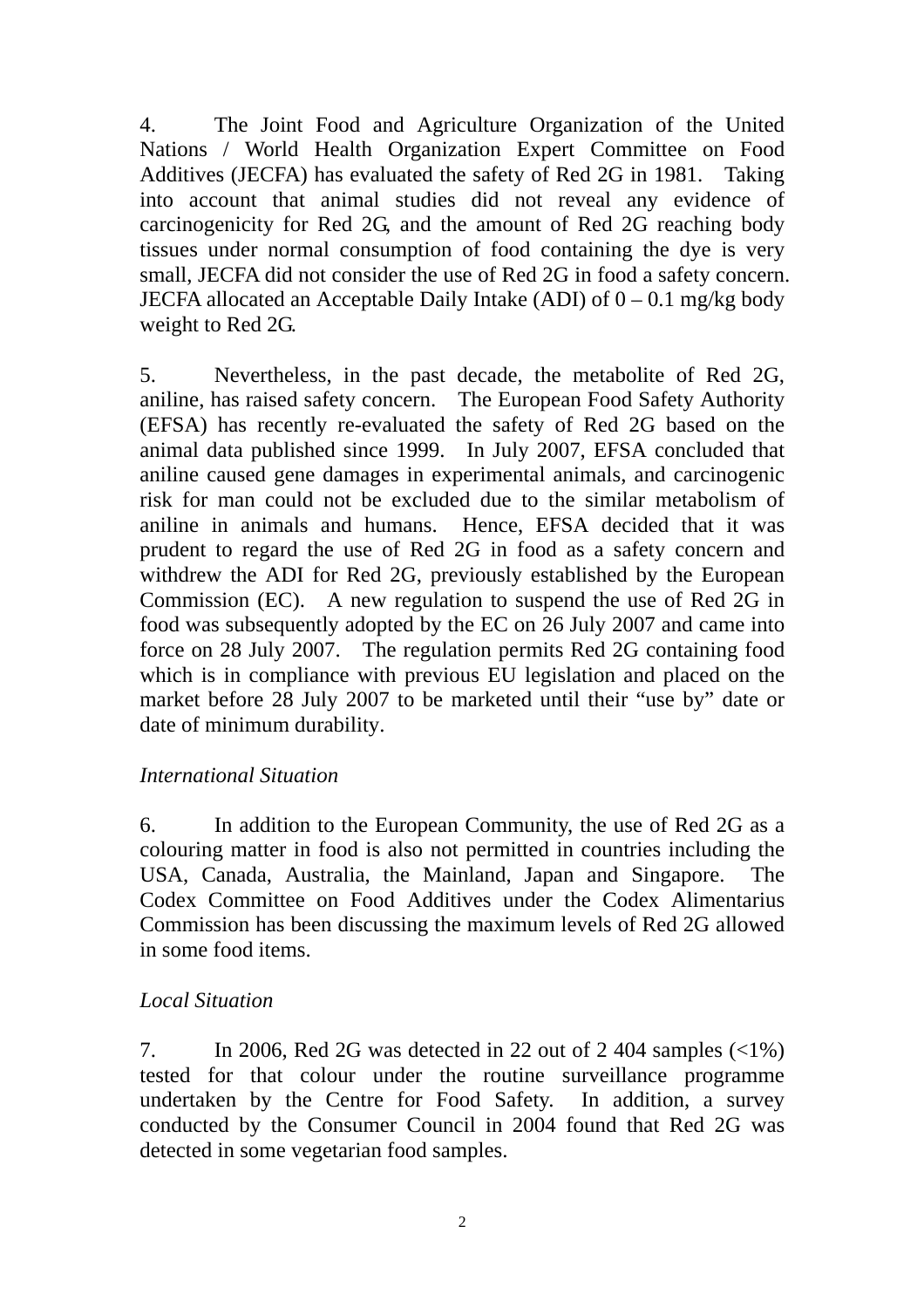# **Proposed Amendments**

8. In view of the latest scientific evidence, the international situation, and the availability of other red food colouring matter (e.g. Allura Red AC and Ponceau 4R), it is proposed, as a precautionary measure, to remove Red 2G from the list of permitted colouring matter under the Colouring Matter in Food Regulations (Cap. 132H).

9. In determining the commencement date of the Amendment Regulation, a grace period of six months is proposed to allow a reasonable time to comply with the proposed legislative amendments. After the commencement of the Amendment Regulation, a person will commit an offence if he sells, consigns or delivers, or imports into Hong Kong, any food intended for sale for human consumption that contains Red 2G or sells or advertises for sale Red 2G for use in food.

# **THE AMENDMENT REGULATION**

10. The Amendment Regulation will remove the entry relating to Red 2G from the list of permitted colouring matters in Part I of the First Schedule to the Colouring Matter in Food Regulations (Cap. 132H).

## **LEGISLATIVE TIMETABLE**

11. The legislative timetable is as follows -

| Publication in the Gazette | 2 May 2008 |
|----------------------------|------------|
| Tabling at LegCo           | 7 May 2008 |

12. Subject to negative vetting, the Amendment Regulation shall come into operation on 1 December 2008.

# **IMPLICATIONS OF THE PROPOSAL**

13. The Amendment Regulation is in conformity with the Basic Law, including the provisions concerning human rights. It does not affect the current binding effect of Cap. 132H and the principal Ordinance. There is also no financial, civil service, economic, productivity or environmental implications.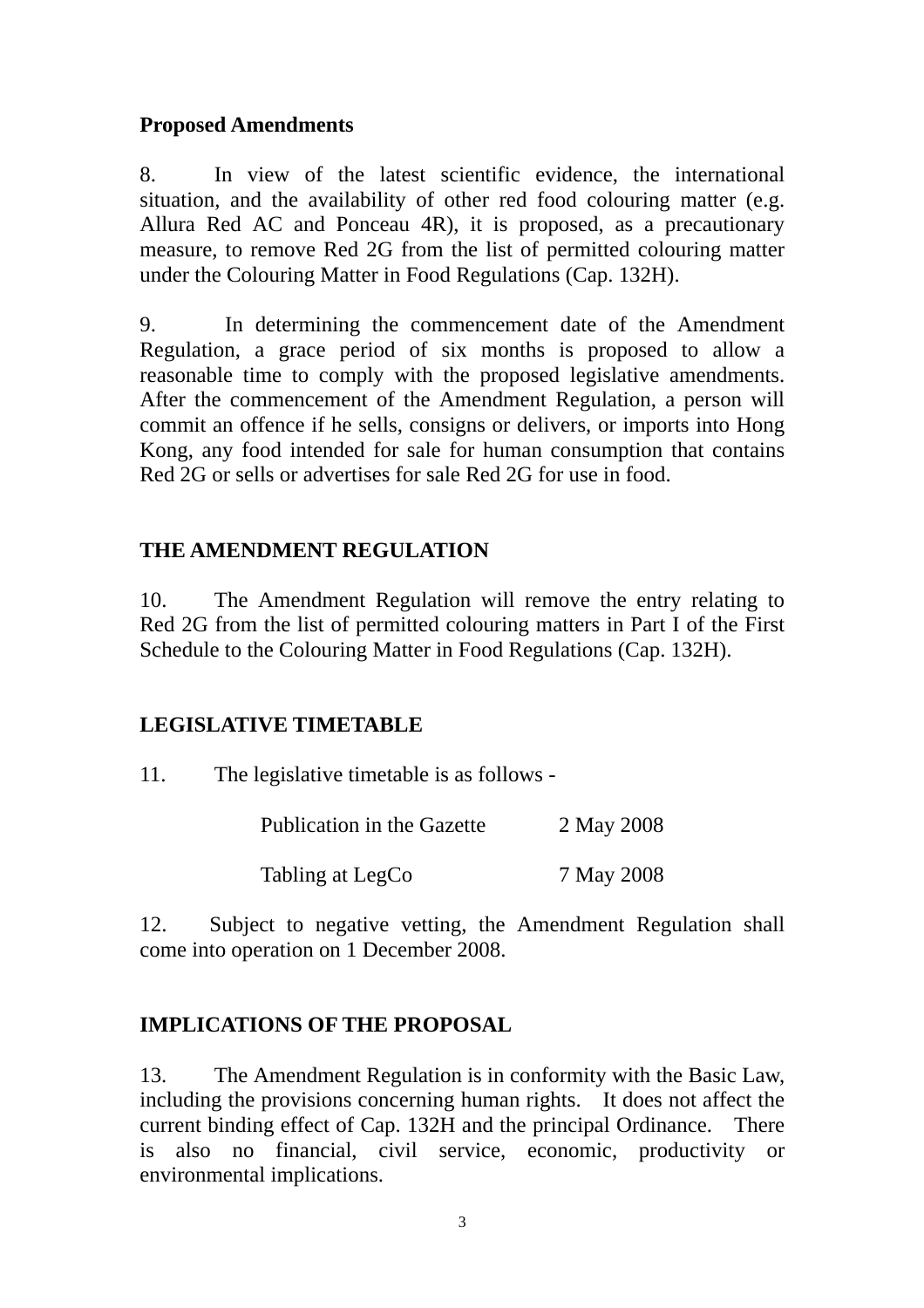14. In line with the sustainability principle of pursuing policies which promote and protect the physical health and safety of the people of Hong Kong, the Amendment Regulation would enhance food safety and help reduce food-borne diseases.

# **PUBLIC CONSULTATION**

15. The Legislative Council Panel on Food Safety and Environmental Hygiene has discussed the proposal in January 2008 and indicated general support to the proposed amendment. The food trade has also been consulted at the Trade Consultation Forum organised by the Food and Environmental Hygiene Department in September 2007 and January 2008. Trade representatives supported the proposal.

# **PUBLICITY**

16. A spokesman will be made available to answer media enquiries.

# **ENQUIRIES**

17. Any enquiry on this brief can be addressed to Ms. Rhonda LO, Principal Assistant Secretary for Food and Health (Tel: 2973 8148).

# **Food and Health Bureau April 2008**